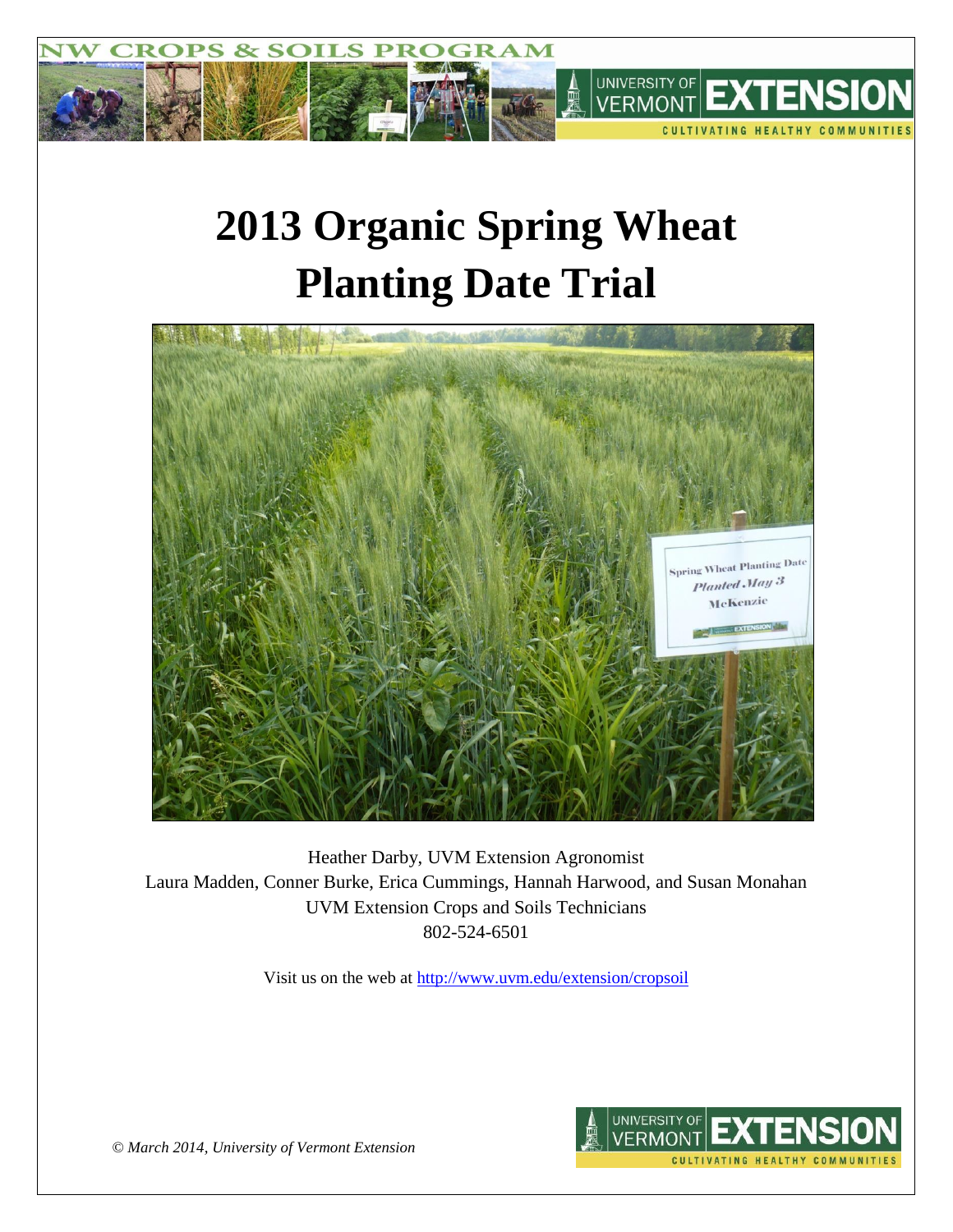## **2013 ORGANIC SPRING WHEAT PLANTING DATE TRIAL Dr. Heather Darby, UVM Extension [heather.darby\[at\]uvm.edu](mailto:hdarby@uvm.edu?subject=2011%20Spring%20Wheat%20Planting%20Date)**

The local food movement has revived otherwise historical crops in Vermont including small-scale grains. As the demand for local organic wheat has risen over the last few years, University of Vermont Extension has been developing best agronomic practices for wheat production. In an organic system, weed management can be one of the biggest challenges. One strategy to manage weeds is to modify planting dates. Early planting dates can establish a crop prior to weed flushes, while a late-planted crop can avoid some weed species. Planting date can also have an overall impact on both grain yield and quality. Certain wheat varieties may respond better to earlier or later planting dates. At this time, there is minimal data to document optimum spring wheat planting dates for the Northeast. The objective of this project was to determine the effect of planting date on the yield and quality of multiple spring wheat varieties.

# **MATERIALS AND METHODS**

A trial was conducted in 2013 at Borderview Research Farm in Alburgh, VT. The experimental design was a randomized complete block with split plots and four replications (Table 1). The soil was a Benson rocky silt loam and the area was previously planted with corn. The seedbed was prepared with a fall plow, followed by spring disk and spike tooth harrow. Plots were seeded at 125 lbs per acre in 6" rows with a Kincaid Cone Seeder. All plots were managed with practices similar to those used by producers in the surrounding area.

| Location                      | Borderview Research Farm - Alburgh, VT     |  |  |  |  |
|-------------------------------|--------------------------------------------|--|--|--|--|
| Soil type                     | Benson rocky silt loam                     |  |  |  |  |
| <b>Previous crop</b>          | Corn                                       |  |  |  |  |
| <b>Tillage operations</b>     | Fall plow, spring disk, spike tooth harrow |  |  |  |  |
| Row spacing (in)              |                                            |  |  |  |  |
| <b>Replications</b>           |                                            |  |  |  |  |
| Seeding rate (lbs $ac^{-1}$ ) | 125                                        |  |  |  |  |
| Harvest area (ft)             | 5 x 20                                     |  |  |  |  |

**Table 1. Agronomic information for the 2013 Spring Wheat Planting Date Trial at Borderview Research Farm.**

Four hard red spring wheat varieties were selected to represent varieties of varying heights (Table 2).

| <b>Variety</b> | <b>Type</b>           | <b>Seed source</b>             |  |  |
|----------------|-----------------------|--------------------------------|--|--|
| Ladoga         | Hard red spring wheat | Saved seed from 2012 trial, VT |  |  |
| McKenzie       | Hard red spring wheat | Saved seed from 2012 trial, VT |  |  |
| <b>RB07</b>    | Hard red spring wheat | Minnesota Foundation Seed, MN  |  |  |
| AC Superb      | Hard red spring wheat | Seedway, VT                    |  |  |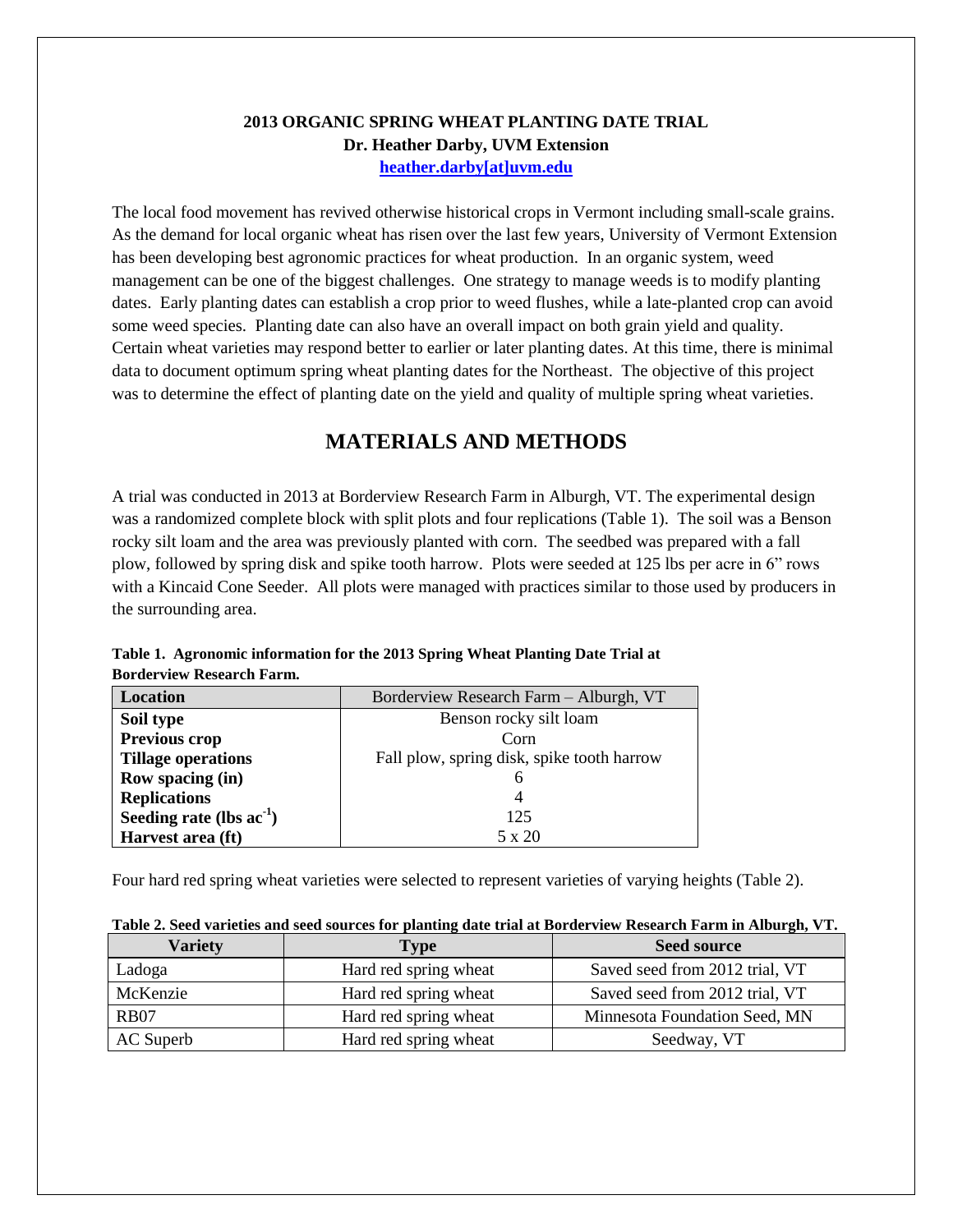Treatments in the main plots were planting date and subplots consisted of varieties. Planting dates started on 23-Apr and continued approximately every week for 5 weeks (Table 3). Planting date, plant emergence, and harvest dates are listed in Table 3.

| - -<br><b>Planting date</b> | <b>Plant emergence</b> | <b>Harvest date</b> |
|-----------------------------|------------------------|---------------------|
| $23-Apr$                    | 3-May                  | $6-Aug$             |
| $29-Apr$                    | 6-May                  | $6-Aug$             |
| 6-May                       | $13-May$               | $6-Aug$             |
| $13-May$                    | $17$ -May              | $16$ -Aug           |
| $28-May$                    | $3-Jun$                | $16$ -Aug           |

**Table 3. Spring wheat planting, plant emergence, and harvest dates at Borderview Farm in Alburgh, VT.**

Heights and lodging were measured before harvest on 5-Aug. Plant heights were measured excluding the awns. The first three planting dates were harvested on 6-Aug and the last two planting dates were harvested on 16-Aug (Table 3). Plots were harvested with an Almaco SPC50 small plot combine and yields were measured. After harvest, grain moisture and test weight were determined using a DICKEYjohn® M2OP moisture meter and a Berckes test weight scale.

Harvested seed was cleaned with a small Clipper fanning mill (A.T. Ferrell, Bluffton, IN). An approximate one pound subsample was collected to determine quality. Quality measurements included standard testing parameters used by commercial mills. Test weight was measured by weighing a known volume of grain. Typically, a higher test weight results in a higher-quality baking flour. The acceptable test weight for bread wheat is 56-60 lbs per bushel. Once test weight was determined, the samples were then ground into flour using the Perten LM3100 Laboratory Mill. Grains were analyzed for protein content using the Perten Inframatic 8600 Flour Analyzer. Protein levels in grains affect gluten strength and loaf volume. Most commercial mills target 12-15% protein. Protein was calculated on a 12% moisture and 14% moisture basis. Falling number was measured on the Perten FN 1500 Falling Number Machine (AACC Method 56-81B, AACC Intl., 2000). Falling number is related to the level of sprout damage that has occurred in the grain. It is determined by measuring the number of seconds required for a stirrer to fall through a slurry of flour and water to the bottom of a tube. Falling numbers greater than 350 indicate low enzymatic activity and sound quality wheat. A falling number lower than 200 indicates high enzymatic activity and poor quality wheat. Deoxynivalenol (DON) analysis was analyzed using Veratox DON 5/5 Quantitative test from the NEOGEN Corp. This test has a detection range of 0.5 to 5 ppm. Samples with DON values greater than 1 ppm are considered unsuitable for human consumption.

Most data were analyzed using mixed model analysis using the mixed procedure of SAS (SAS Institute, 1999). Replications within the trial were treated as random effects and treatments were treated as fixed. Mean comparisons were made using the Least Significant Difference (LSD) procedure when the F-test was considered significant  $(p<0.10)$ . In the case of test weight and moisture, where data were not available for every treatment and replication, a Tukey-Kramer adjustment was used for pairwise comparisons. P-values are given at the bottom of tables to display levels of significance. In all tables, the top-performing variety can be found in bold.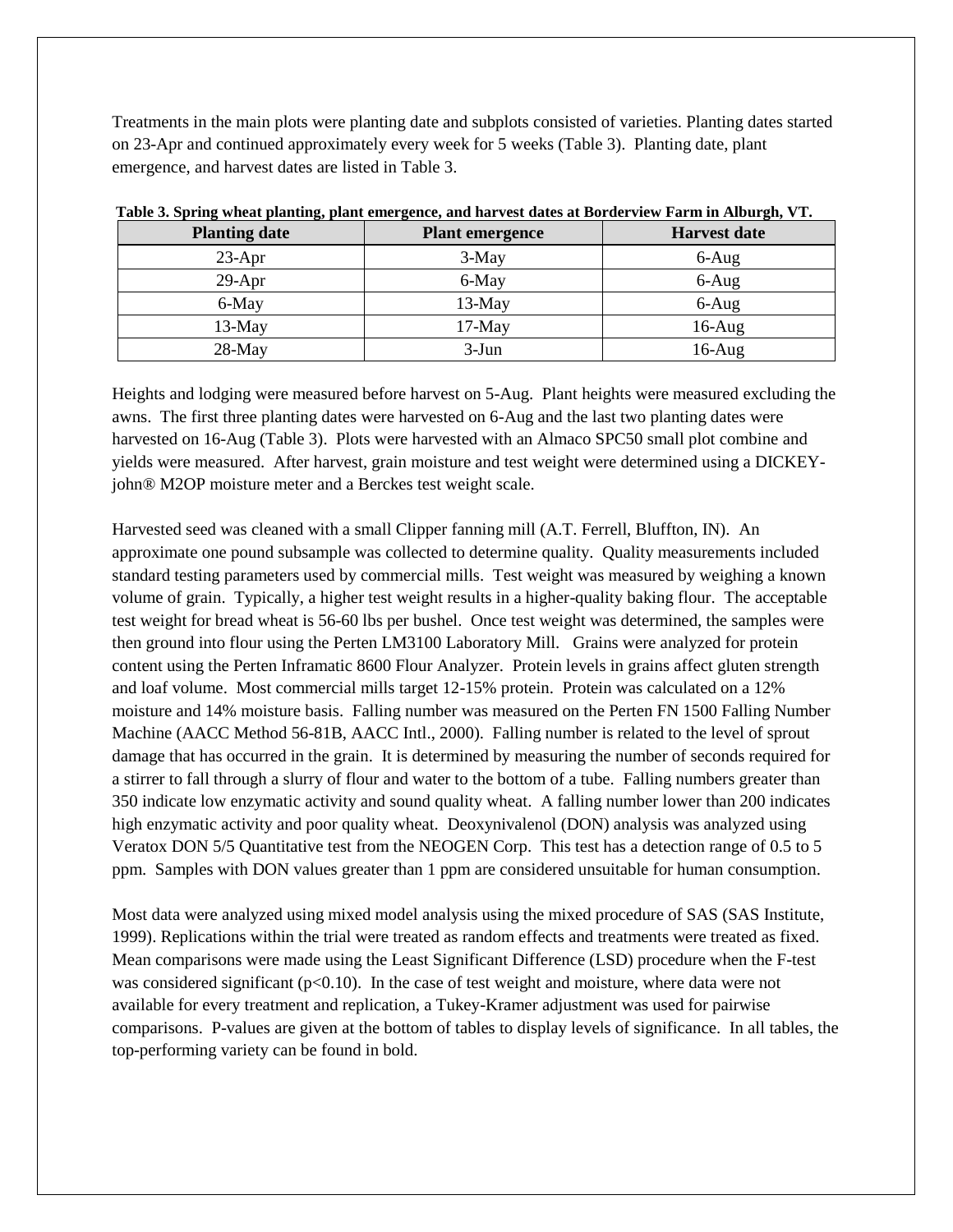## **RESULTS**

Seasonal precipitation and temperatures were recorded using a Davis Instruments Vantage Pro2 weather station at Borderview Research Farm in Alburgh, VT (Table 4). Although April, June and August were slightly cooler than normal (based on 1981-2010 data), May and July were slightly warmer than the historical average. May and June had more precipitation than expected, followed by a drier than average July and August. Overall, there were an accumulated 4510 Growing Degree Days (GDDs) at a base temperature of 32°F. This was only 18 days greater than the historical 30-year average for April through August.

| Alburgh, VT                         | April   | May  | June    | July    | August  |
|-------------------------------------|---------|------|---------|---------|---------|
| Average temperature $({}^{\circ}F)$ | 43.6    | 59.1 | 64.0    | 71.7    | 67.7    |
| Departure from normal               | $-1.2$  | 2.7  | $-1.8$  | 1.1     | $-1.1$  |
|                                     |         |      |         |         |         |
| Precipitation (inches)              | 2.12    | 4.79 | $9.23*$ | 1.89    | 2.41    |
| Departure from normal               | $-0.70$ | 1.34 | 5.54    | $-2.26$ | $-1.50$ |
|                                     |         |      |         |         |         |
| Growing Degree Days (base 32°F)     | 348     | 848  | 967     | 1235    | 1112    |
| Departure from normal               | $-36$   | 91   | $-47$   | 37      | $-27$   |

**Table 4. Summarized weather data for 2013 – Alburgh, VT.**

Based on weather data from Davis Instruments Vantage pro2 with Weatherlink data logger. Historical averages are for 30 years of NOAA data (1981-2010) from Burlington, VT.

\* June 2013 precipitation data based on National Weather Service data from cooperative stations in South Hero, VT.

#### *Impact of Planting Date x Variety*

Planting date by variety interactions were significant in observations of heights, lodging, falling number, and DON. This indicates that varieties responded differently to altered planting dates. The variety 'Ladoga' was the tallest for every planting date, and all plant heights decreased for all varieties as planting dates shifted later into the season (Figure 1). The variety Ladoga was much taller than the other three varieties when it was planted earlier in the season (23-Apr, 29-Apr, and 6-May). In May, however, the difference between the heights of Ladoga and the other three varieties becomes much less notable.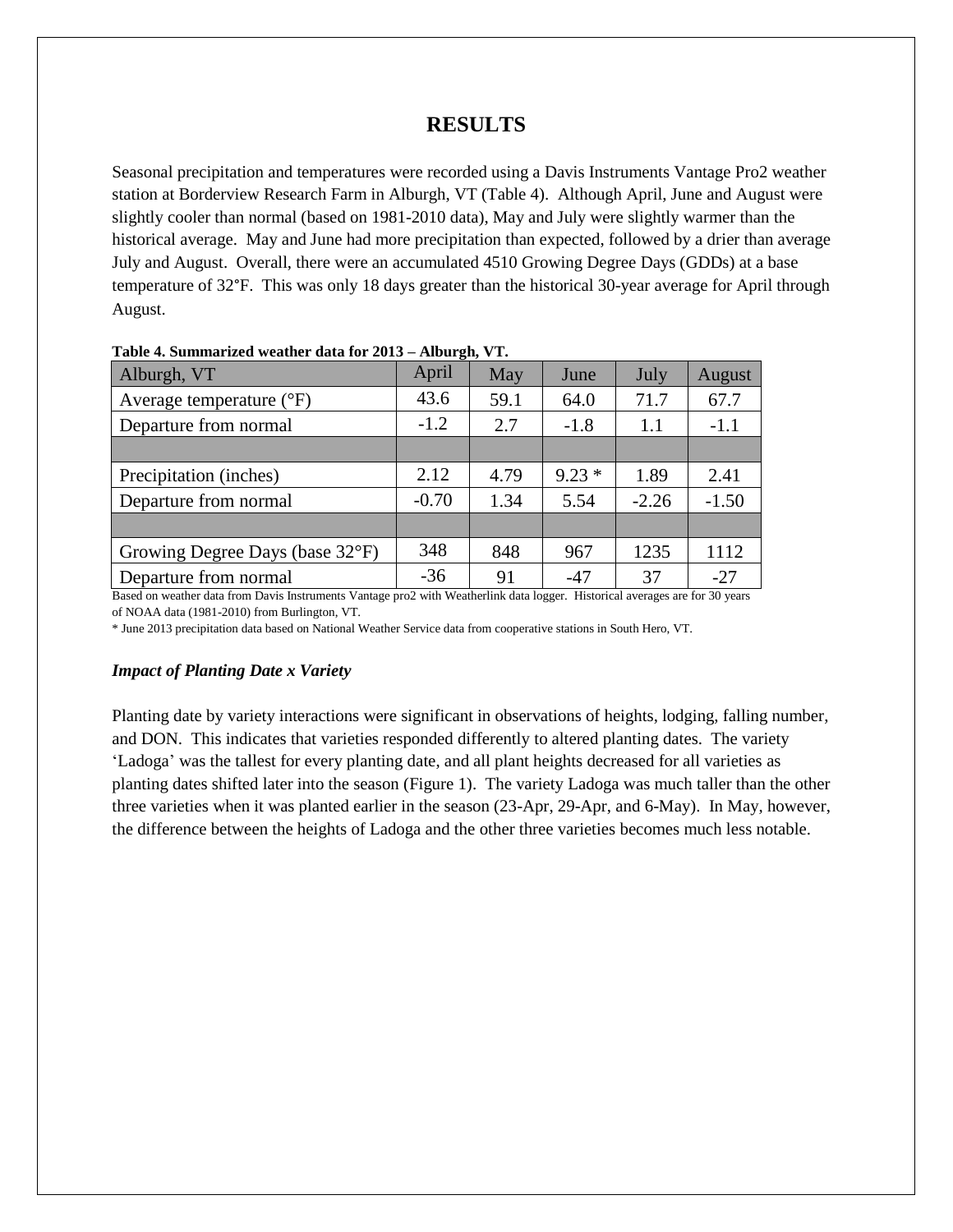

**Figure 1. Effect of spring wheat planting date and variety on heights, Alburgh, VT.**

The interaction between planting date and variety in regards to falling number was also significant (Figure 2). The falling number for both Ladoga and 'RB07' increased relatively steadily with later planting dates, with the exception of a drop in falling number for Ladoga on the third planting date (6- May). This irregular decrease in falling number can also be seen on the same planting date for the variety 'AC Superb'. Other than this decrease, AC Superb's falling number is relatively stable across planting dates, ranging between 398 and 405 seconds. The observed falling number in the variety 'McKenzie' was also relatively stable across planting dates, ranging between 387 and 410 seconds. Thus, while the falling numbers for RB07 and Ladoga increased with later planting dates, the falling numbers for McKenzie and AC Superb were relatively constant.



**Figure 2. Effect of spring wheat planting date and variety on falling number, Alburgh, VT.**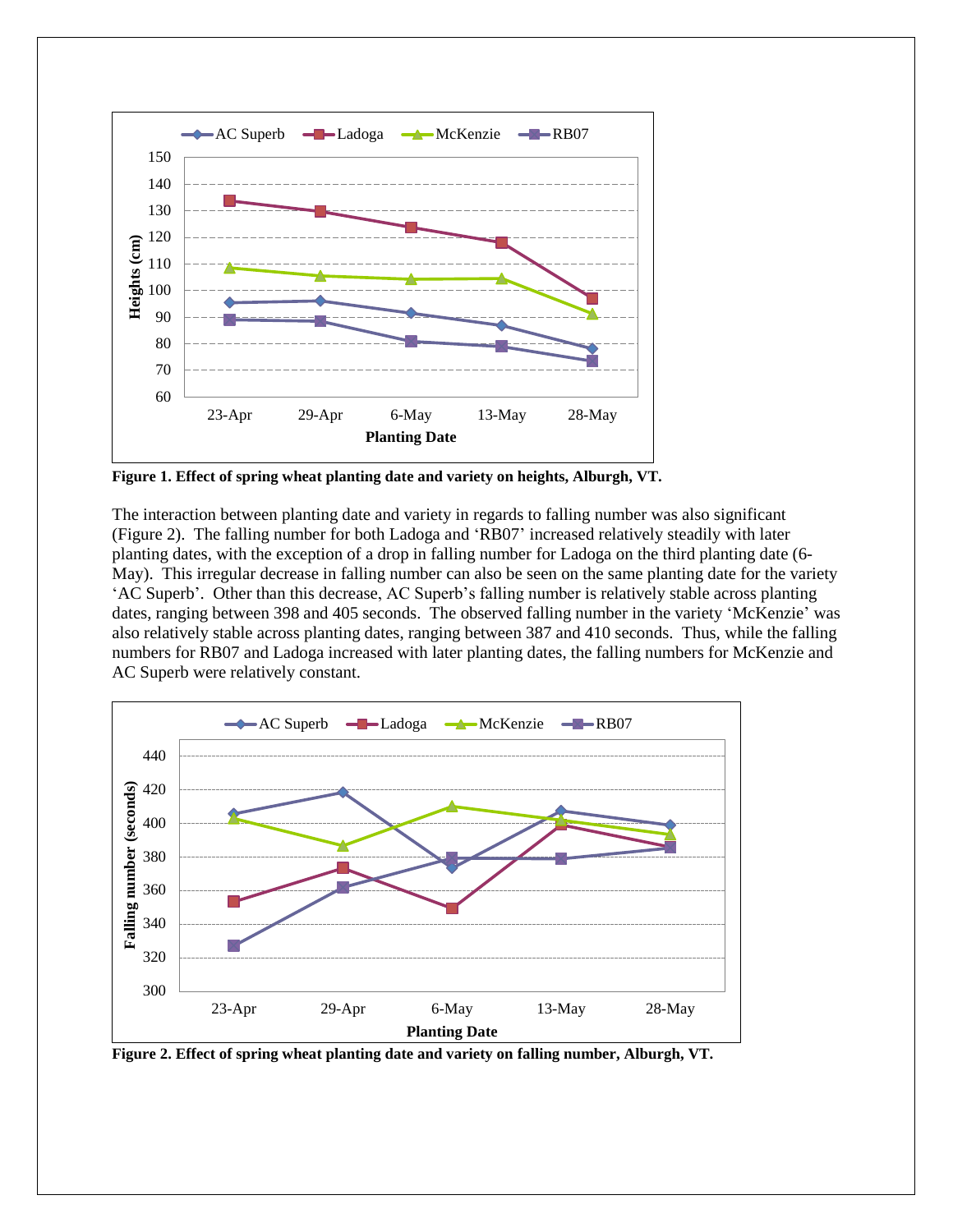#### *Impact of Planting Date*

The two earliest planting dates, 23-Apr and 29-Apr, resulted in significantly taller crops across all varieties (Table 5). Later planting dates led to decreased plant height. The latest planting date (28-May) resulted in the least amount of lodging (3.1%). This was statistically similar to the planting date 6-May, but statistically different from the other three planting dates. The planting date that resulted in the greatest yield was the earliest planting date, 23-Apr (1761 lbs per acre) (Figure 3). This was significantly greater than all other planting dates and 715 lbs per acre greater than the trial mean.

Due to the low yields from 28-May planting date, grain moisture and test weight were not recorded for this treatment. Therefore, excluding the last planting date, 6-May had the highest moisture (18.0%). This was a significantly higher moisture level than the three other recorded planting dates. Excluding the last planting date, the two planting date treatments with the greatest test weights were 23-Apr and 13-May (53.9 and 52.8 pounds per bushel, respectively). These measurements were significantly greater than the two remaining planting dates.

The greatest level of crude protein was observed in the third planting date (6-May) (16.1%) and was significantly greater than all other planting dates (Figure 3). The planting date 13-May had the highest falling number (397 seconds). This was significantly greater than 23-Apr and 6-May, but statistically similar to planting date treatments of 29-Apr and 28-May. DON was lowest in the two latest planting dates 28-May and 13-May (3.7 ppm and 4.2 ppm respectively). These were significantly lower than the other three planting dates.

| Planting date     | Height   | Lodging | Moisture                 | Yield at                      | <b>Test</b> | Crude protein | Falling | <b>DON</b> |
|-------------------|----------|---------|--------------------------|-------------------------------|-------------|---------------|---------|------------|
|                   |          |         |                          | 13.5%                         | weight      | at 12%        | number  |            |
|                   |          |         |                          | moisture                      |             | moisture      |         |            |
|                   | cm       | $\%$    | $\%$                     | $\text{lbs}$ ac <sup>-1</sup> | lbs/bu      | %             | seconds | ppm        |
| $23-Apr$          | $106.7*$ | 19.7    | 12.7                     | 1761*                         | 53.9*       | 14.9          | 372     | 5.64       |
| $29-Apr$          | 104.9*   | 35.0    | 13.0                     | 1267                          | 52.6        | 15.5          | 385*    | 5.22       |
| 6-May             | 100.1    | $10.6*$ | 18.0*                    | 1495                          | 50.3        | $16.1*$       | 378     | 6.03       |
| $13-May$          | 97.1     | 15.6    | 11.4                     | 452                           | 52.8*       | 14.5          | 397*    | $4.23*$    |
| $28-May$          | 84.9     | $3.1*$  | $\overline{\phantom{a}}$ | 256                           |             | 14.2          | 391*    | $3.73*$    |
| LSD(0.10)         | 2.8      | 10.8    | $\overline{\phantom{a}}$ | 230                           |             | 0.5           | 15      | 0.74       |
| p-value $(<0.10)$ | < 0.0001 | 0.0002  | < 0.0001                 | < 0.0001                      | < 0.0001    | < 0.0001      | 0.0706  | < 0.0001   |
| Trial mean        | 98.7     | 16.8    | 13.8                     | 1046                          | 52.4        | 15.0          | 384     | 4.97       |

#### **Table 5. Yield and quality characteristics by planting date across all spring wheat varieties, Alburgh, VT.**

Treatments indicated in **bold** had the top observed performance.

\* Treatments indicated with an asterisk did not perform significantly worse than the top-performing treatment in a particular column.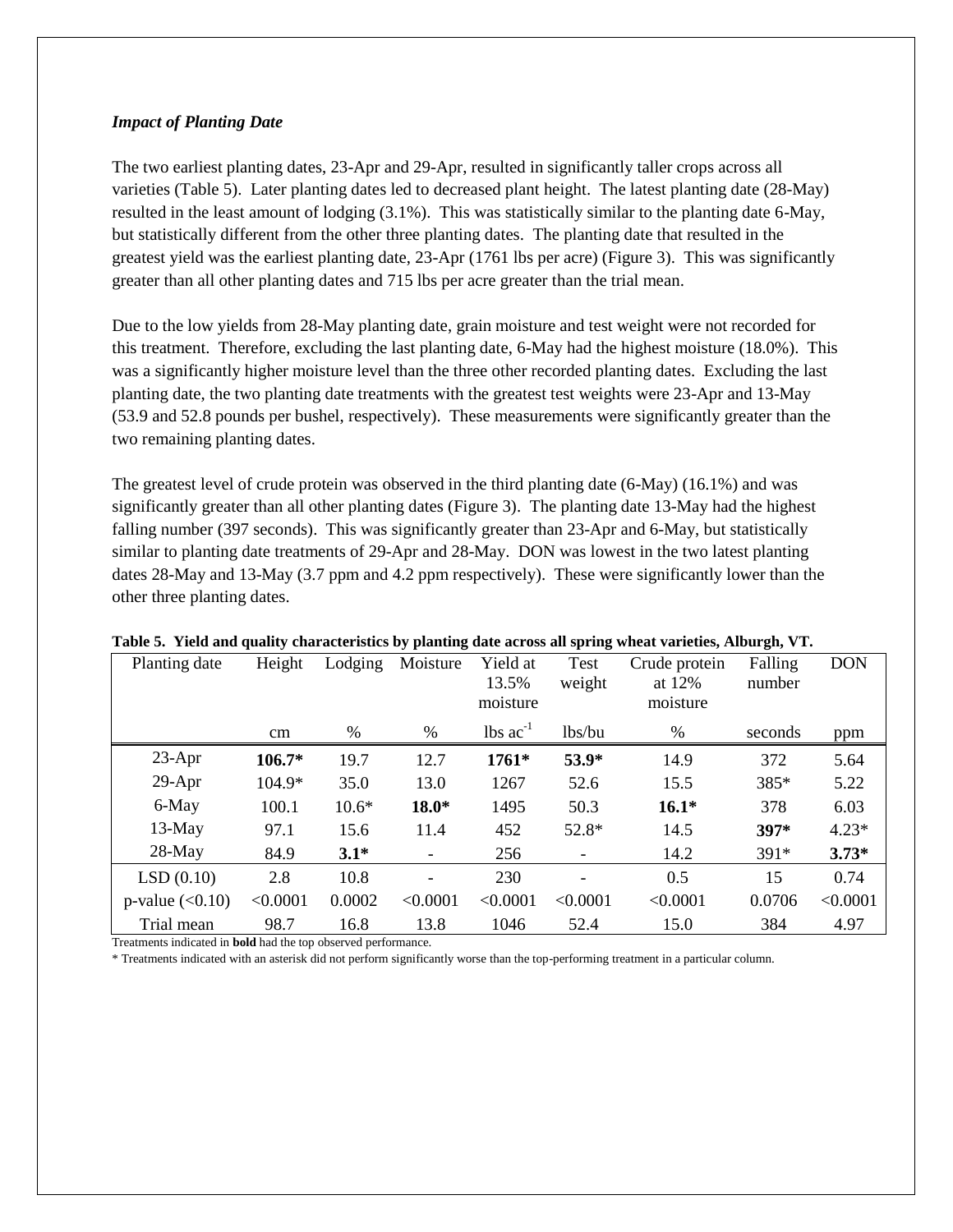



#### *Impact of Variety*

The variety Ladoga was the tallest at the time of harvest (120.5 cm), and was significantly taller than all other varieties (Table 6). The variety with the least lodging was AC Superb (2.0%). This was statistically similar to the variety RB07, and significantly lower than varieties Ladoga and McKenzie. The trial mean for yield at 13.5% moisture was 1046 lbs per acre. Although none of the varieties varied significantly from one another, the highest yield was 1145 lbs per acre (RB07) (Figure 4). Excluding RB07 (missing data), the greatest moisture level was observed in AC Superb (15.3%). However, this was not significantly different from the other varieties. The variety with the greatest test weight was RB07 (53.5) pounds per bushel). This was statistically similar to varieties Ladoga and AC Superb (53.2 and 51.9 bushels per acre respectively), and statistically different from the variety McKenzie.

AC Superb had significantly greater crude protein (15.6%) than any of the other varieties (Figure 4). AC Superb also had the greatest observed falling number (401 seconds), which was statistically similar to the falling number of McKenzie (399 seconds) and significantly greater than the other two varieties. Ladoga and RB07 had the lowest levels of DON (4.2 and 4.6 ppm respectively). These levels were significantly lower than the varieties AC Superb and McKenzie.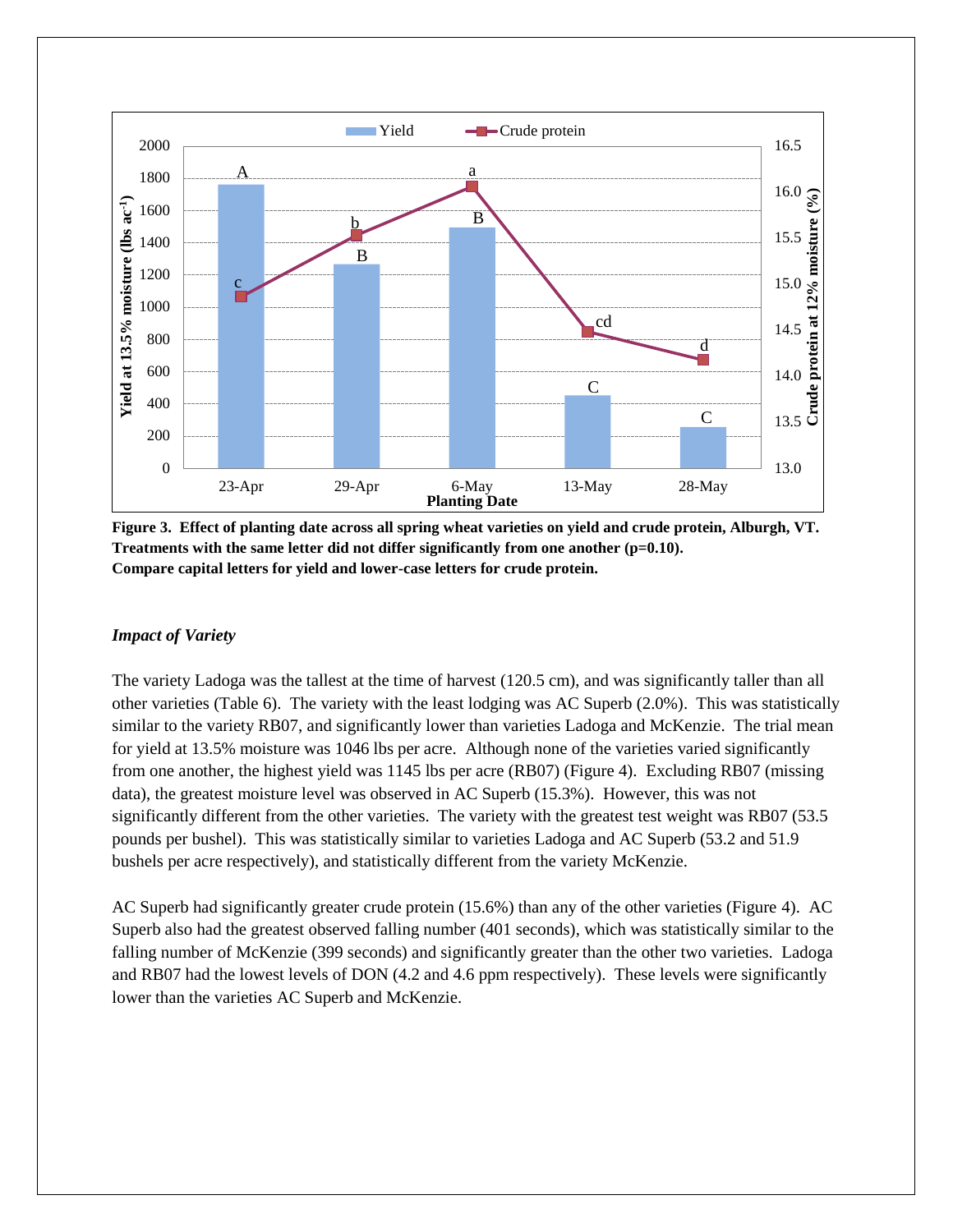| Variety           | Height   | Lodging  | Moisture                 | Yield at<br>13.5%<br>moisture | Test<br>weight           | Crude protein<br>at 12%<br>moisture | Falling<br>number | <b>DON</b> |
|-------------------|----------|----------|--------------------------|-------------------------------|--------------------------|-------------------------------------|-------------------|------------|
|                   | cm       | %        | $\%$                     | $\text{lbs}$ ac <sup>-1</sup> | lbs/bu                   | $\%$                                | seconds           | ppm        |
| AC Superb         | 89.6     | $2.0*$   | 15.3                     | 1023                          | $51.9*$                  | $15.6*$                             | 401*              | 6.13       |
| Ladoga            | 120.5*   | 28.8     | 14.9                     | 1130                          | $53.2*$                  | 14.7                                | 372               | $4.22*$    |
| McKenzie          | 102.8    | 31.0     | 14.3                     | 886                           | 51.0                     | 14.9                                | 399*              | 4.91       |
| <b>RB07</b>       | 82.1     | $5.5*$   |                          | 1145                          | $53.5*$                  | 14.9                                | 366               | $4.63*$    |
| LSD(0.10)         | 2.5      | 9.6      | $\overline{\phantom{0}}$ | <b>NS</b>                     | $\overline{\phantom{a}}$ | 0.5                                 | 14                | 0.66       |
| p-value $(<0.10)$ | < 0.0001 | < 0.0001 | 0.2050                   | 0.1421                        | 0.0121                   | 0.0124                              | < 0.0001          | < 0.0001   |
| Trial mean        | 98.7     | 16.8     | 14.9                     | 1046                          | 52.4                     | 15.0                                | 384               | 4.97       |

**Table 6. Yield and quality characteristics by spring wheat variety across all planting dates, Alburgh, VT.**

Treatments indicated in **bold** had the top observed performance.

\* Treatments indicated with an asterisk did not perform significantly worse than the top-performing treatment in a particular column.

NS – No significant difference.



**Figure 4. Effect of spring wheat variety across all planting dates on yield and crude protein, Alburgh, VT. Treatments with the same letter did not differ significantly (p=0.10).**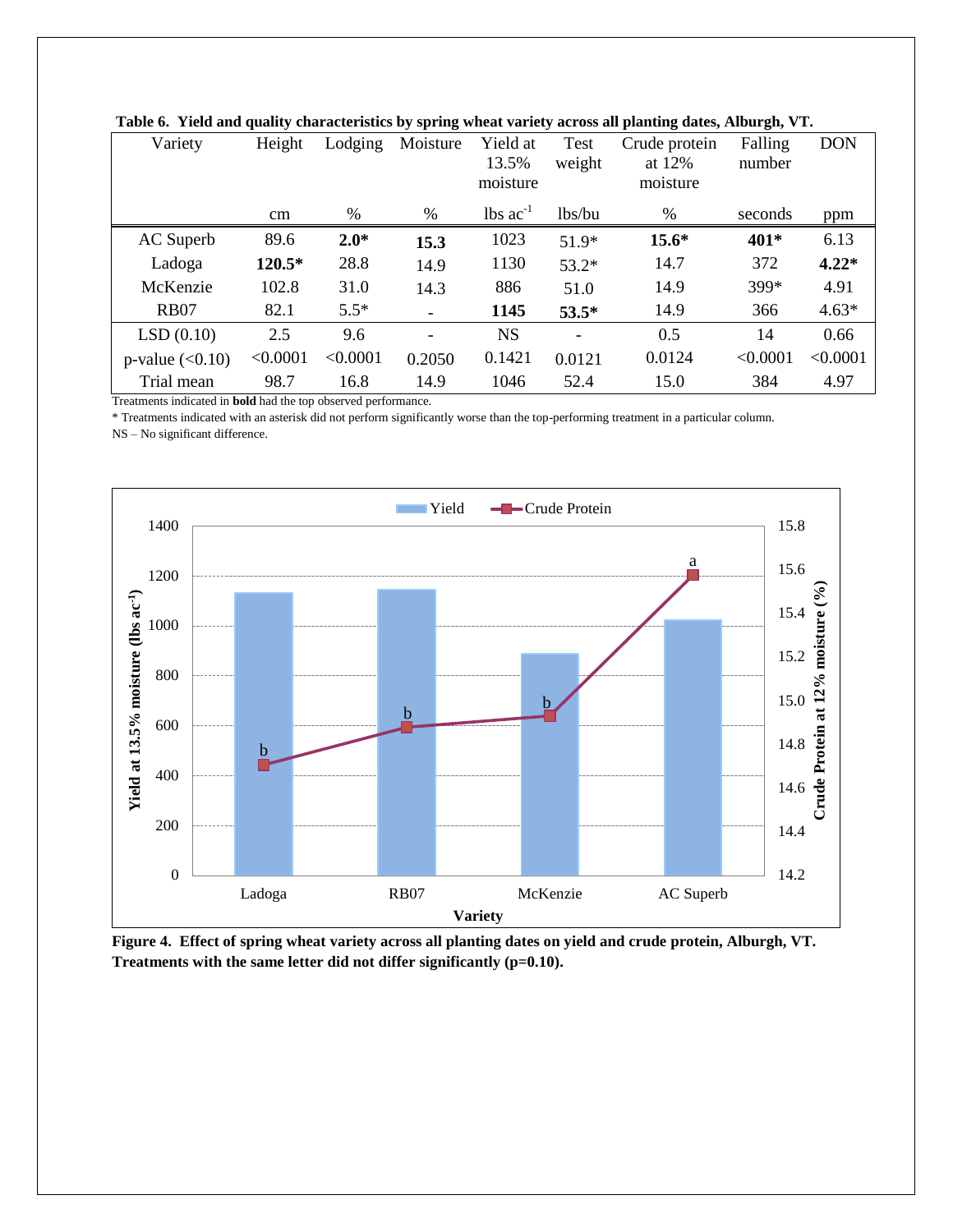### **DISCUSSION**

Overall, 2013 spring wheat yields and quality were not extraordinary. Heavy rainfall likely caused lodging, which was detrimental to the yields of this trial. The mean yield was 1046 lbs per acre, which is lower than average. Heavy precipitation also led to a high moisture level at harvest. The average test weight for this trial was 52.4 pounds per bushel. This is lower than the acceptable test weight for bread wheat (56-60 pounds per bushel). Most commercial mills target 12-15% protein. This trial had a respectable mean protein level of 15.0%. The average falling number for this trial was 384 seconds, which indicates low enzymatic activity and sound quality wheat. However, the average level of DON was 4.97 ppm, which indicates that the wheat was unsuitable for human consumption.

The interaction between planting date and variety resulted in several significant differences, including plant heights, percent lodging, falling number, and DON. This means that the impact of altered planting date was different by variety. Likewise, the effect of variety played a role in the impact of planting date treatments. Although wheat height declined for all varieties as planting dates were delayed, some varieties saw more drastic reductions in heights over time. Wheat that is short may not compete with weeds as well as taller plants. Hence, later planting dates may have increased weed pressure just due to less competitive ability from the wheat crop. This was the case for the 28-May planting date where weed pressure caused severe yield depression as compared to the other dates. Interestingly, falling number took a sharp decline at the 6-May planting date. This decline was likely due to the grain being at high moisture content at the time of harvest (18% moisture). Harvest dates were split to try and accommodate the various planting dates. It is likely that the falling number would have increased slightly as the grain became more mature.

Plant heights differed significantly by planting date. The first two planting dates, 23-Apr and 29-Apr resulted in significantly taller crops than the remaining three planting dates. The planting dates 6-May and 28-May had significantly lower percentages of lodging than the other planting dates. This is likely due to the shorter plant heights, as taller plants are more likely to lodge in wind or rain. The planting date treatment that resulted in the greatest yield was 23-Apr and was significantly greater than all other planting dates. The planting date that showed the highest moisture level at harvest was 6-May (18.0%); this was significantly higher than all other planting dates (not including 28-May which did not have enough yield to test moisture). Wheat planted on 23-Apr and 13-May had significantly higher test weights than wheat planted on 29-Apr and 6-May. Wheat planted on 28-May did not produce enough yields to measure test weight. Wheat planted on 6-May showed the greatest level of crude protein (16.1%) and was significantly greater than all other planting dates. Falling number was significantly greatest in the planting date treatments 29-Apr, 13-May, and 28-May. The later planting dates, 13-May and 28-May, showed significantly lower levels of DON than other planting dates, but were still higher than 1 ppm and therefore were not safe for human consumption.

Variety had a significant impact on plant height. Ladoga produced significantly taller wheat than the other varieties. AC Superb and RB07 showed significantly less lodging than the other two varieties. Yield did not differ significantly between varieties although RB07 had the highest yield at 13.5% moisture. There was no significant difference in regards to percent moisture between varieties, excluding RB07. AC Superb, Ladoga, and RB07 had the greatest test weights and were significantly greater than the variety McKenzie. AC Superb demonstrated the greatest crude protein level which was significantly